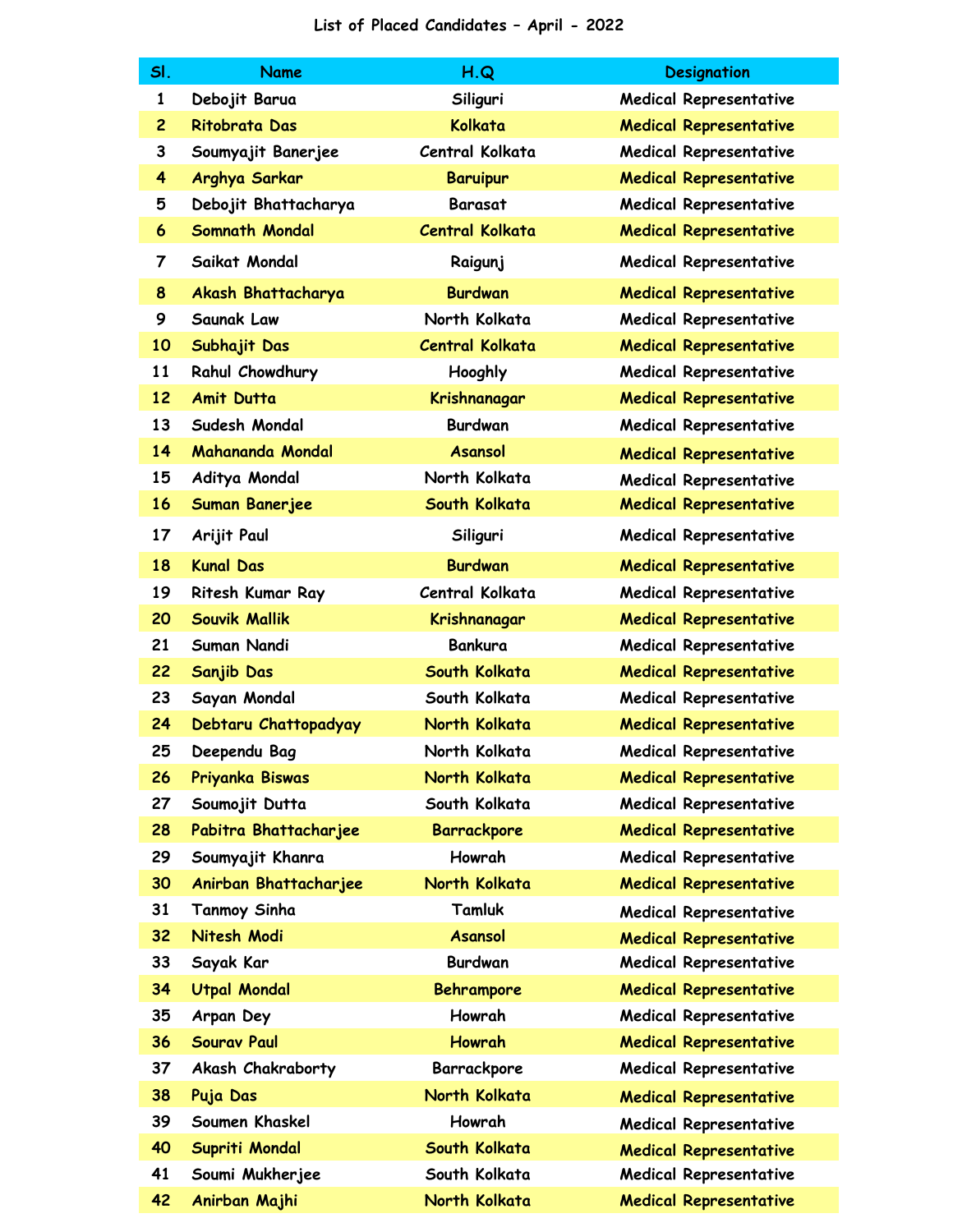| 43 | Susovan Dey                              | <b>Barasat</b> | Medical Representative        |
|----|------------------------------------------|----------------|-------------------------------|
| 44 | <b>Pranab Podder</b>                     | Siliguri       | <b>Medical Representative</b> |
| 45 | Dipankar Saha                            | <b>Burdwan</b> | Medical Representative        |
| 46 | Sushovan Saha                            | Rampurhat      | <b>Medical Representative</b> |
| 47 | Sarat Mukherjee                          | Asansol        | <b>Medical Representative</b> |
| 48 | <b>Subhashis</b><br><b>Bhattacharjee</b> | Siliguri       | <b>Medical Representative</b> |
| 49 | Manoj Saha                               | South Kolkata  | <b>Medical Representative</b> |
| 50 | <b>Subhradeep Nandy</b>                  | North Kolkata  | <b>Medical Representative</b> |
| 51 | Amit Kumar Shil                          | Howrah         | <b>Medical Representative</b> |
| 52 | Dipendu Halder                           | South Kolkata  | <b>Medical Representative</b> |
| 53 | Soumen Manna                             | South Kolkata  | <b>Medical Representative</b> |
| 54 | <b>Atanu Halder</b>                      | North Kolkata  | <b>Medical Representative</b> |
| 55 | Ankita Saha                              | Kolkata        | <b>Medical Representative</b> |
| 56 | Subhadip Debnath                         | <b>Barasat</b> | <b>Medical Representative</b> |
| 57 | <b>Amit Das</b>                          | North Kolkata  | <b>Medical Representative</b> |
| 58 | <b>Rishav Dhar</b>                       | Kolkata        | <b>Medical Representative</b> |
| 59 | Subham Das                               | Kolkata        | <b>Medical Representative</b> |
| 60 | Sayantan Saha                            | Kolkata        | <b>Medical Representative</b> |
| 61 | Souvik Das                               | East Kolkata   | <b>Medical Representative</b> |
| 62 | <b>Adroha Dey</b>                        | North Kolkata  | Pet Veterinary Advisor        |
|    |                                          |                |                               |

**The Above Students Have Joined In The Following Companies –**



 $\mathcal{A}$ cumen $\mathcal{A}$ pplied for Life

PHARMACEUTICALS LTD.

**HEALTHCARE** 

Imagine. Innovate